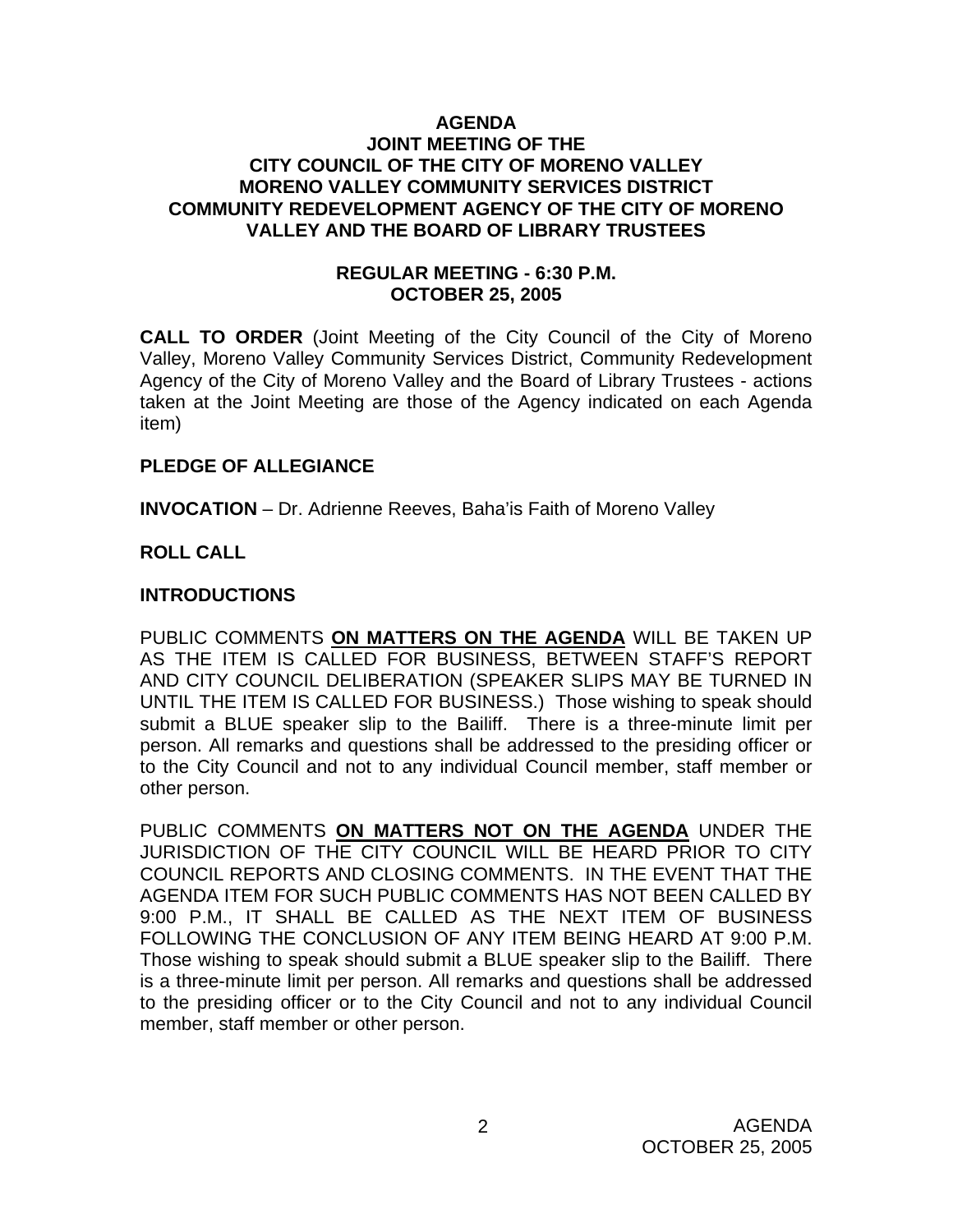# **JOINT CONSENT CALENDARS (SECTIONS A-D) OF THE CITY COUNCIL OF THE CITY OF MORENO VALLEY, MORENO VALLEY COMMUNITY SERVICES DISTRICT, COMMUNITY REDEVELOPMENT AGENCY OF THE CITY OF MORENO VALLEY, AND THE BOARD OF LIBRARY TRUSTEES**

All items listed under the Consent Calendars, Sections A, B, C, and D are considered to be routine and non-controversial, and may be enacted by one motion unless a member of the Council, Community Services District, Redevelopment Agency or the Board of Library Trustees requests that an item be removed for separate action. The motion to adopt the Consent Calendars is deemed to be a separate motion by each Agency and shall be so recorded by the City Clerk. Items withdrawn for report/discussion will be heard after public hearing items.

# **A. CONSENT CALENDAR** - **CITY COUNCIL**

- A1. ORDINANCES FIRST READING BY TITLE ONLY Recommendation: Waive reading of all Ordinance Introductions and read by title only.
- A2. MINUTES REGULAR MEETING OF OCTOBER 11, 2005 (Report of: City Clerk) Recommendation: Approve as submitted.
- A3. WARRANT REPORT SEPTEMBER 30, 2005 (Report of: Finance Department) Recommendation: Adopt Resolution No. 2005-93, approving the Warrant Report, dated September 2005, in the total amount of \$6,034,806.06.

## Resolution No. 2005-93

A Resolution of the City Council of the City of Moreno Valley, California, Approving the Warrant Report Dated September 30, 2005

A4. PUBLIC MEETING REGARDING MAIL BALLOT PROCEEDINGS FOR: PANDA EXPRESS RESTAURANT - APN 291-110-041, EAST SIDE OF DAY STREET, NORTH OF GATEWAY DR FOR APPROVAL OF THE NATIONAL POLLUTANT DISCHARGE ELIMINATION SYSTEM (NPDES) REGULATORY RATE SCHEDULE AND MIMI'S CAFÉ - APN 291-110-042, EAST SIDE OF DAY STREET, SOUTH OF CAMPUS PARKWAY FOR APPROVAL OF THE NATIONAL POLLUTANT DISCHARGE ELIMINATION SYSTEM (NPDES) REGULATORY RATE SCHEDULE (Report of: Public Works Department)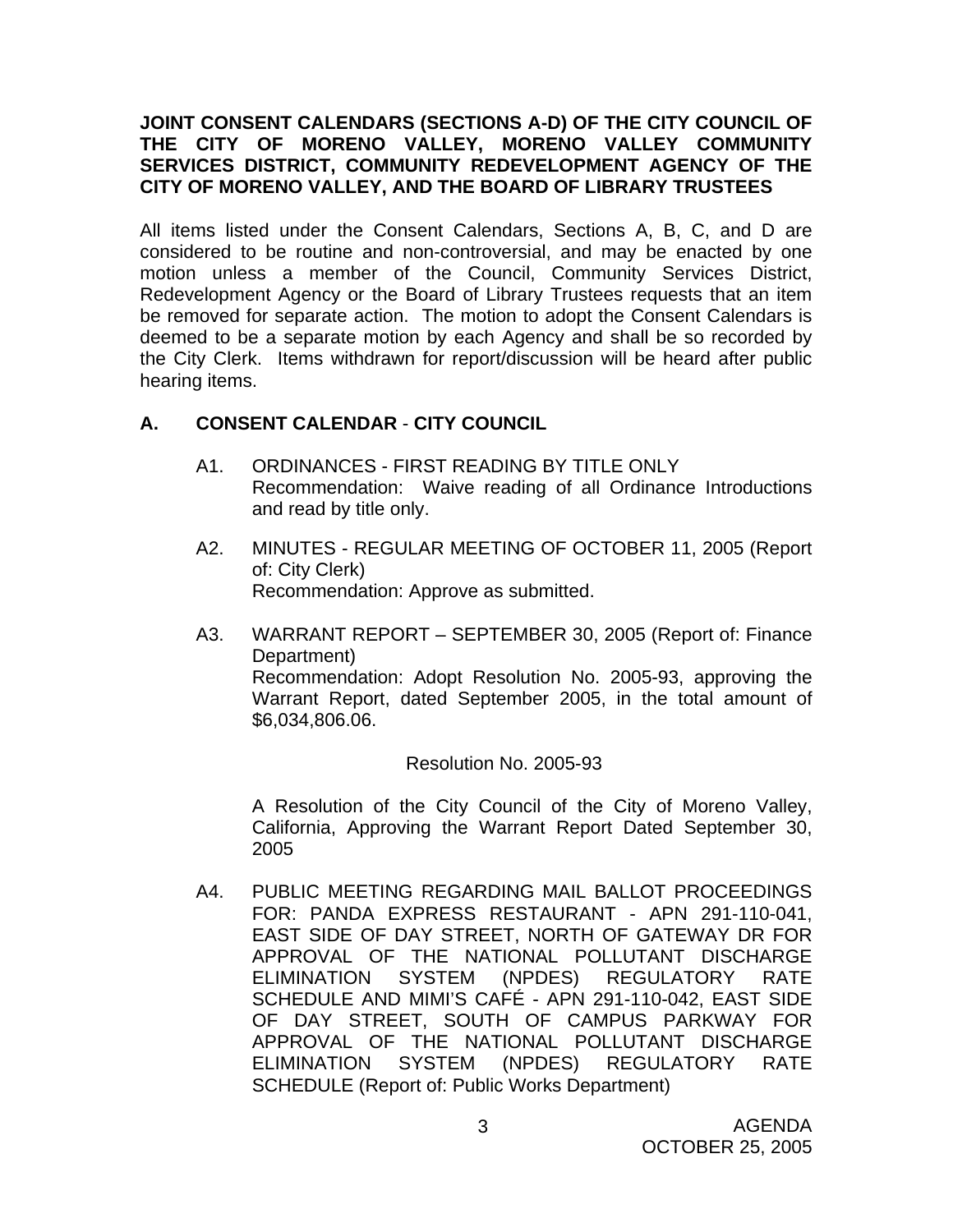Recommendation: Accept public comments regarding the mail ballot proceedings for Panda Express Restaurant – APN 291-110- 041 (and any division thereof) and Mimi's Café – APN 291-110-042 (and any division thereof) for approval of the National Pollutant Discharge Elimination System (NPDES) Regulatory Rate Schedule.

- A5. CALIFORNIA OFFICE OF TRAFFIC SAFETY (OTS), GRANT FUNDING OPPORTUNITY (Report of: Police Department) Recommendation: Approve the application to apply for the OTS Grant in the amount of \$64,998.80, entitled 2006, "Click it or Ticket" campaign. This will allow the MVPD to provide directed enforcement during the statewide campaign. This campaign will coincide with the Memorial Day Holiday period next year and will be related to seatbelt and child safety seat usage.
- A6. REQUEST ADOPTION OF PLANS AND SPECIFICATIONS AND AUTHORIZATION TO ADVERTISE FOR CONSTRUCTION BIDS FOR IRIS AVENUE/INDIAN AVENUE 12 KV ELECTRICAL DISTRIBUTION SYSTEM (VAL VERDE MIDDLE SCHOOL). PROJECT NO. 05-00100 (Report of: Public Works Department) Recommendation: Adopt the plans and specifications that are on file in the office of the City Engineer; and authorize the City Clerk to advertise the project for construction bids.
- A7. APPROVE BUDGET APPROPRIATION TO MORENO VALLEY UTILITIES BUDGET AND ESTABLISH A NEW CAPITAL PROJECT BUSINESS UNIT WITHIN THE MORENO VALLEY UTILITIES (Report of: Public Works Department) Recommendation: Approve a budget appropriation to Moreno Valley Utilities (MVU) in the amount of \$4,088,000; and establish a new capital projects business unit (601.61225.7200) within the MVU budget.
- A8 APPROVE CONTINUING APPROPRIATIONS AND BUDGET ADJUSTMENTS/CORRECTIONS FOR FY 2005-06 AND FINAL BUDGET ADJUSTMENTS FOR FY 2004-05 (Report of: Public Works Department) Recommendation: Approve the continuing appropriations for FY 2005-06 as presented on Attachment "A", the budget adjustments/corrections to the FY 2005-06 Budget as presented on Attachment "B" and the final budget adjustments to the FY 2004-05 Budget as presented on Attachment "C".
- A9. TRACT 30318 APPROVE GRANT DEED TO BEAZER HOMES HOLDING CORPORATION FOR A PORTION OF PARCEL 1, EAST SIDE OF LASSELLE STREET, SOUTH OF KRAMERIA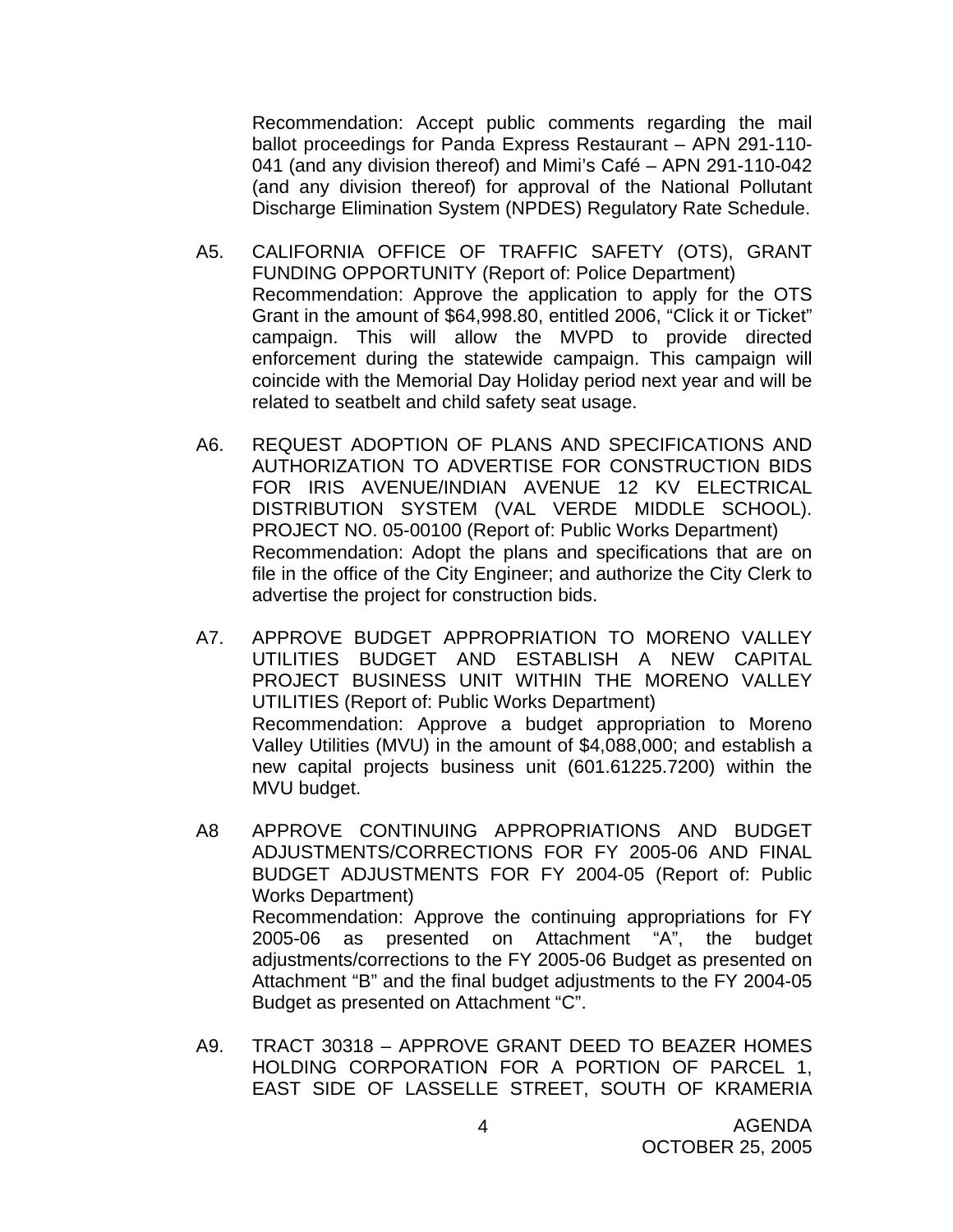AVENUE, SUBDIVIDER - BEAZER HOMES HOLDING CORPORATION, 1100 TOWN & COUNTRY, SUITE 100, ORANGE, CA 92868 (Report of: Public Works Department) Recommendation: Approve the granting of a portion of Parcel 1 of Tract 30318 to Beazer Homes Holding Corporation; authorize the Mayor to execute the Grant Deed; and direct the City Clerk to forward the signed Grant Deed to Fidelity National Title Company for processing and forwarding to the County Recorder's office for recordation.

- A10. APPROVAL OF PARCEL MAP 32392, NORTHWEST CORNER OF CACTUS AVENUE AND COMMERCE CENTER DRIVE, SUBDIVIDER – GERMANIA CORPORATION, 14340 ELSWORTH STREET, SUITE 108, MORENO VALLEY, CA 92553 (Report of: Public Works Department) Recommendation: Approve Parcel Map 32392, authorize the City Clerk to sign the map, and transmit said map to the County Recorder's Office for recordation.
- A11. APPROVAL OF PARCEL MAP 31174, SOUTHEAST CORNER OF DRACAEA AVENUE AND LASSELLE STREET, SUBDIVIDER – CHURCH OF JESUS CHRIST OF LATTER-DAY SAINTS, 50 EAST NORTH TEMPLE STREET, 11<sup>TH</sup> FLOOR, SALT LAKE CITY, UT 84150 (Report of: Public Works Department) Recommendation: Approve Parcel Map 31174, authorize the City Clerk to sign the map, and transmit said map to the County Recorder's Office for recordation.
- A12. RESOLUTION DELEGATING AUTHORITY TO CITY MANAGER TO ADJUST RATES, FEES AND CHARGES FOR MORENO VALLEY UTILITIES (Report of: Public Works Department) Recommendation: Adopt Resolution No. 2005-103 delegating authority to the City Manager to adjust rates, fees and charges of Moreno Valley Utilities to correspond to those of Southern California Edison for comparable services.

#### Resolution No. 2005-103

A Resolution of the City Council of the City of Moreno Valley, California, Delegating Authority to the City Manager to Adjust Rates, Fees and Charges of Moreno Valley Utilities to Correspond to those of Southern California Edison for Comparable Services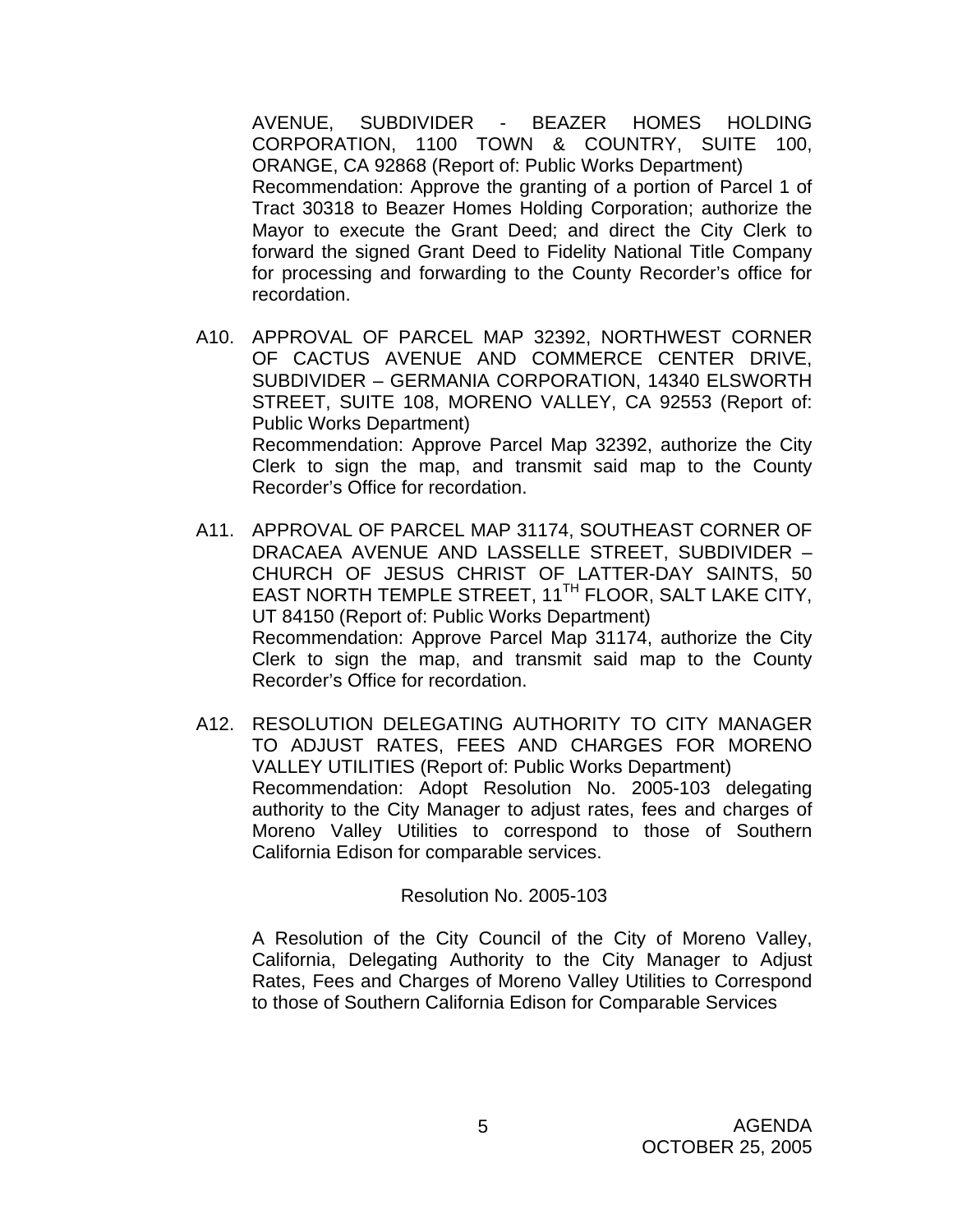## **B. CONSENT CALENDAR** - **COMMUNITY SERVICES DISTRICT**

- B1. ORDINANCES FIRST READING BY TITLE ONLY Recommendation: Waive reading of all Ordinance Introductions and read by title only.
- B2. MINUTES REGULAR MEETING OF OCTOBER 11, 2005 (Report of: City Clerk) Recommendation: Approve as submitted.
- B3. RECOGNITION OF PAST MORENO VALLEY GOLF CLUB MEMBERS AT TEE BOXES AND NAMING OF PUTTING GREEN AT COTTONWOOD GOLF CENTER (Report of: Parks and Recreation Department) Recommendation: Allow for the recognition of past Moreno Valley Golf Club members on tee boxes and the naming of the putting green at the Cottonwood Golf Center requested by the Moreno Valley Golf Club.

B4. COMMUNITY FACILITIES DISTRICT NO. 1 (NEIGHBORHOOD PARK MAINTENANCE) - ANNEXATION NO. 2005-9 (Report of: Public Works Department) Recommendation: Adopt Resolution No. CSD 2005-19; a Resolution of the Moreno Valley Community Services District of the City of Moreno Valley, California, certifying the results of an election and adding property to Community Facilities District No. 1 ("CFD No. 1").

Resolution No. CSD 2005-19

A Resolution of the Moreno Valley Community Services District of the City of Moreno Valley, California, Certifying the Results of an Election and Adding Property to Community Facilities District No. 1

# **C. CONSENT CALENDAR** - **COMMUNITY REDEVELOPMENT AGENCY**

- C1. ORDINANCES FIRST READING BY TITLE ONLY Recommendation: Waive reading of all Ordinance Introductions and read by title only.
- C2. MINUTES REGULAR MEETING OF OCTOBER 11, 2005 (Report of: City Clerk) Recommendation: Approve as submitted.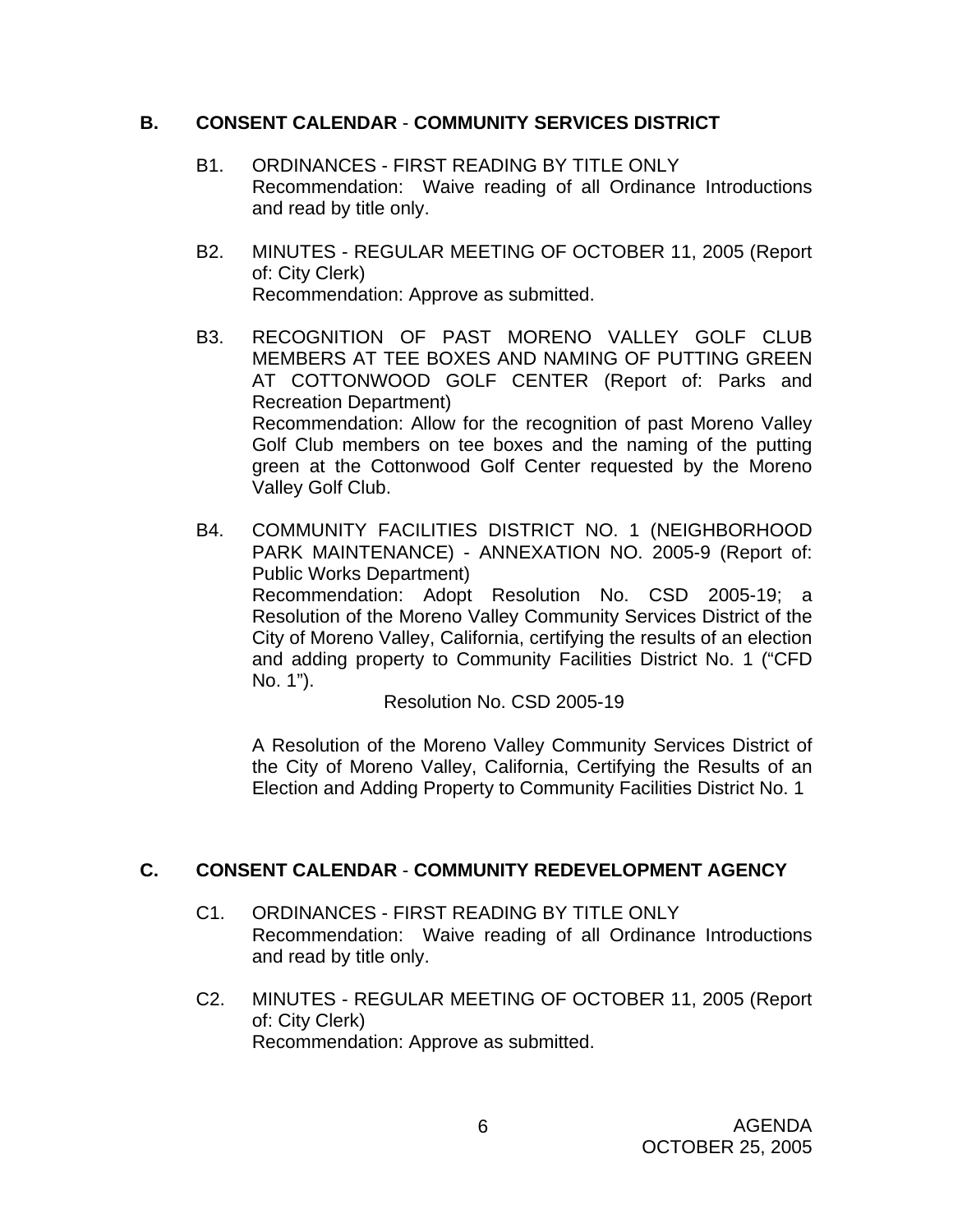# **D. CONSENT CALENDAR** - **BOARD OF LIBRARY TRUSTEES**

- D1. ORDINANCES FIRST READING BY TITLE ONLY Recommendation: Waive reading of all Ordinance Introductions and read by title only.
- D2. MINUTES REGULAR MEETING OF OCTOBER 11, 2005 (Report of: City Clerk) Recommendation: Approve as submitted.

# **E. PUBLIC HEARINGS**

Questions or comments from the public on a Public Hearing matter are limited to five minutes per individual and must pertain to the subject under consideration.

 Those wishing to speak should complete and submit a GOLDENROD speaker slip to the Bailiff.

E1. A PUBLIC HEARING ON THE FOLLOWING LAND USE PROPOSALS: (Report of: Community Development Department)

Project 1: General Plan Amendment (PA04-0165) from (O) Office and (PR) Planned Residential to (R5) Residential 5, and a Zone Change (PA04-0164) from (O) Office and (PD) Planned Development to (R5) Residential 5, and Tentative Tract Map No. 32548 (PA04-0163) to subdivide the approximately 36.24 net acres of land into 142 single-family residential lots located on the southeast corner of Alessandro Boulevard and Nason Street. The residential lots range in size from 7,200 square feet to 13,065 square feet;

Project 2: General Plan Amendment (PA04-0185) from (PR) Planned Residential to (RA2) Residential Agriculture 2, and a Zone Change (PA04-0184) from (PD) Planned Development to (RA2) Residential Agricultural 2, and Tentative Tract Map No. 32654 (PA04-0086) to subdivide the approximately 18.1 net acres of land into 32 single-family residential lots located on the southeast corner of Brodiaea Avenue and Nason Street. The residential lots range in size from 20,000 square feet to 23,739 square feet.

Recommendation: Staff recommends that the City Council:

- 1. Conduct a public hearing for review of Project 1 and defer taking action on Project 1 until after the public hearing for Project 2;
- 2. Conduct a public hearing for review of Project 2;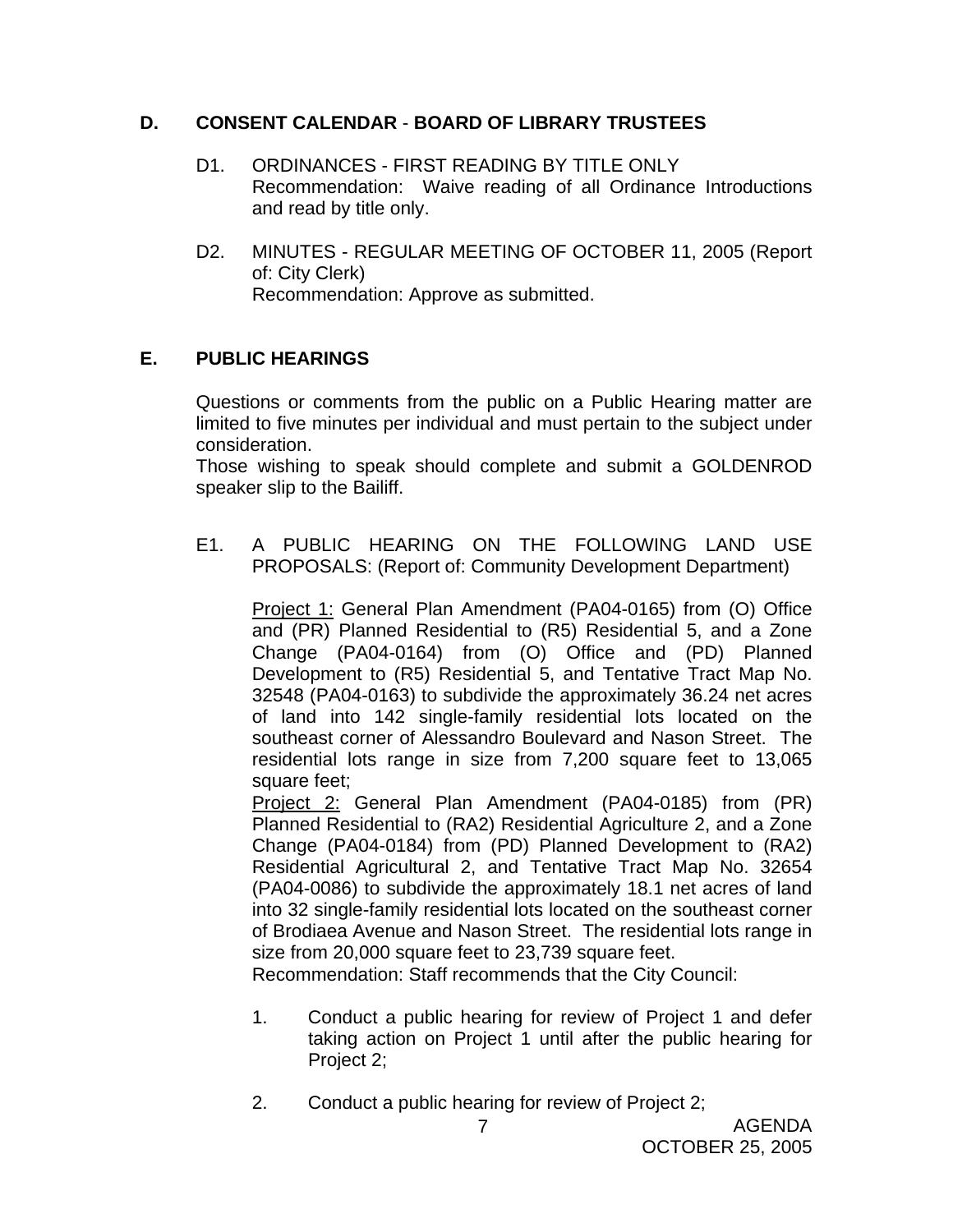- 3. Adopt a Negative Declaration for Project 1 applications PA04-0165 (General Plan Amendment), PA04-0164 (Zone Change), and PA04-0165 (Tentative Tract Map No. 32548). The projects, individually and cumulatively, will not result in a significant effect on the environment;
- 4. Adopt a Negative Declaration for Project 2 applications PA04-0185 (General Plan Amendment), PA04-0184 (Zone Change), and PA04-0086 (Tentative Tract Map No. 32654). The projects, individually and cumulatively, will not result in a significant effect on the environment;
- 5. Approve Resolution No. 2005-99 approving PA04-0165 and PA04-0185, thereby establishing General Plan Land Use Map designations for Projects 1 and 2 as described in the Resolution, and the revised General Plan Maps as attached to the Resolution as Exhibits A and B;

 A Resolution of the City Council of the City of Moreno Valley, California, Approving a General Plan Amendment (PA04- 0165) Changing the Designation for Assessor's Parcel Numbers 486-260-002, 486-260-007, 486-260-010 and 486- 260-011 from (O) Office and (PR) Planned Residential to (R5) Residential; Up to 5 Dwelling Units Per Net Acre for Approximately 36.24-Net Acres of Land Located on the Southeast Corner of Alessandro Boulevard and Nason Street; and a General Plan Amendment (PA04-0185) Changing the Land Use Designation for Assessor's Parcel Numbers 486-290-001 and 486-290-002 from (PR) Planned Residential to (RA2) Residential Agriculture; Up To 2 Dwelling Units Per Net Acre for Approximately 18.1-Net Acres Of Land Located on the Southeast Corner Of Nason Street and Brodiaea Avenue, thereby Establishing General Plan Land Use Map Designations for Certain Properties as Described in the Resolution, and the Revised General Plan Maps as Attached to the Resolution as Exhibits A and B

6. Introduce Ordinance No. 699 approving Project 1 Zone Change (PA04-0164) from (O) Office and (PD) Planned Development to (R5) Residential 5, based on the findings in the Ordinance, and the revised Zoning Atlas page as attached to the ordinance as Exhibit A;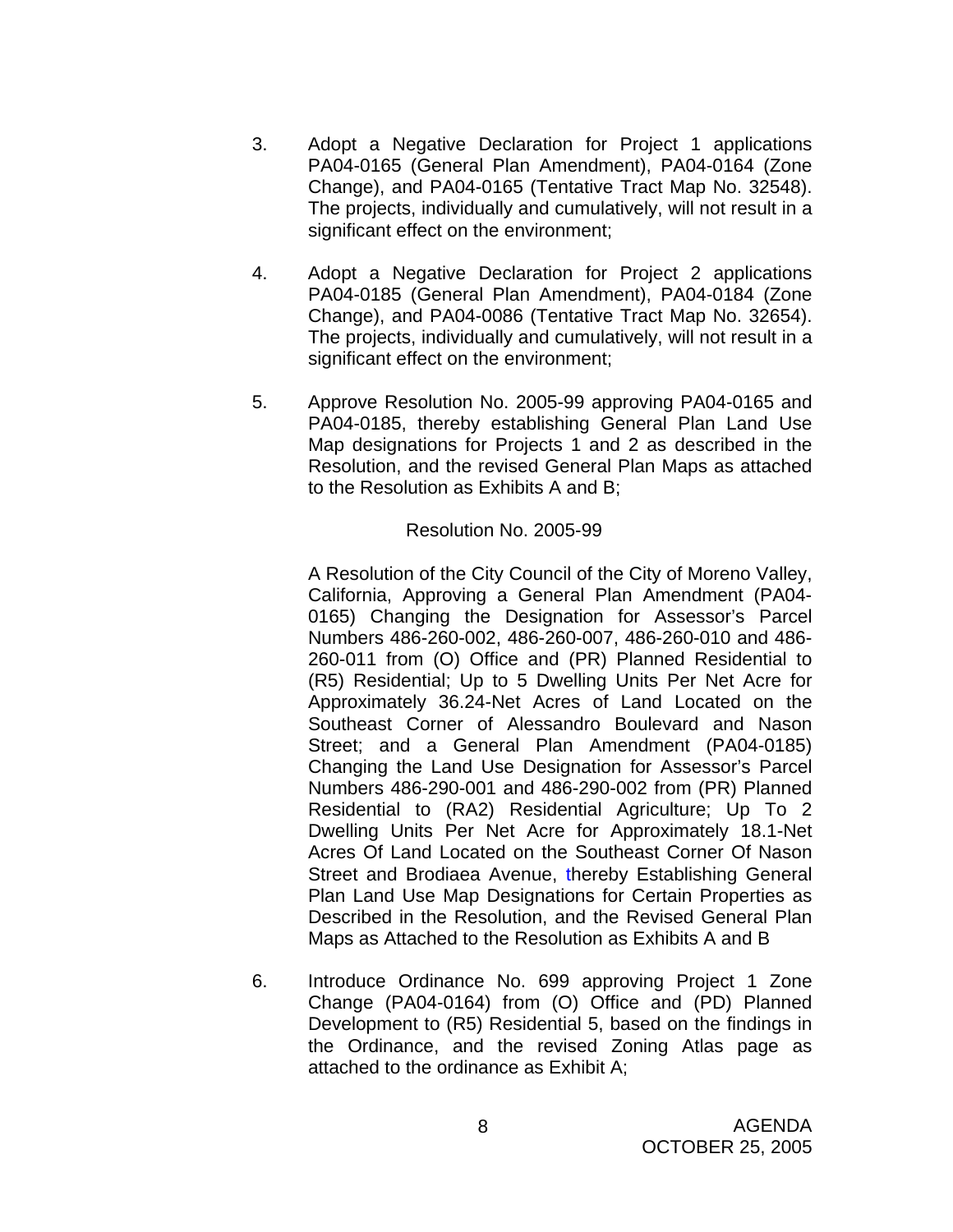#### Ordinance No. 699

An Ordinance of the City Council of the City of Moreno Valley, California, Approving PA04-0164 (Zone Change) to Change the Land Use From (O) Office and (PD) Planned Development to (R5) Residential for Approximately 36.24- Net Acres of Land Assessor's Parcel Numbers 486-260-002, 486-260-007, 486-260-010, and 486-260-011 Located at the Southeast Corner of Alessandro Boulevard and Nason Street

7. Introduce Ordinance No. 700 approving Project 2 Zone Change (PA04-0184) from (PD) Planned Development to (RA2) Residential Agricultural 2, based on the findings in the Ordinance, and the revised Zoning Atlas page as attached to the ordinance as Exhibit A;

#### Ordinance No. 700

An Ordinance of the City Council of the City of Moreno Valley, California, Approving PA04-0184 (Zone Change) to Change the Land Use from (PD) Planned Development to (RA2) Residential Agriculture 2 for Approximately 18.1-Net Acres of Land Assessor's Parcel Numbers 486-290-001 and 486-290-002 Located at the Southeast Corner of Nason Street and Brodiaea Avenue

8. Approve Resolution No. 2005-100 approving Project 1 Tentative Tract Map No. 32548 (PA04-0163), based on the findings in the Resolution, and the conditions of approval as attached to the resolution as Exhibit A; and

#### Resolution No. 2005-100

 A Resolution of the City Council of the City of Moreno Valley, California, Approving PA04-0163 (Tentative Tract Map No. 32548), to Subdivide 36.24-Net Acres of Land Assessor's Parcel Numbers 486-260-002, 486-260-007, 486-260-010, and 486-260-011 into 142 Single-Family Residential Lots Located on the Southeast Corner of Alessandro Boulevard and Nason Street

9. Approve Resolution No. 2005-101 approving Project 2 Tentative Tract Map No. 32654 (PA04-0086), based on the findings in the Resolution, and the conditions of approval as attached to the resolution as Exhibit A.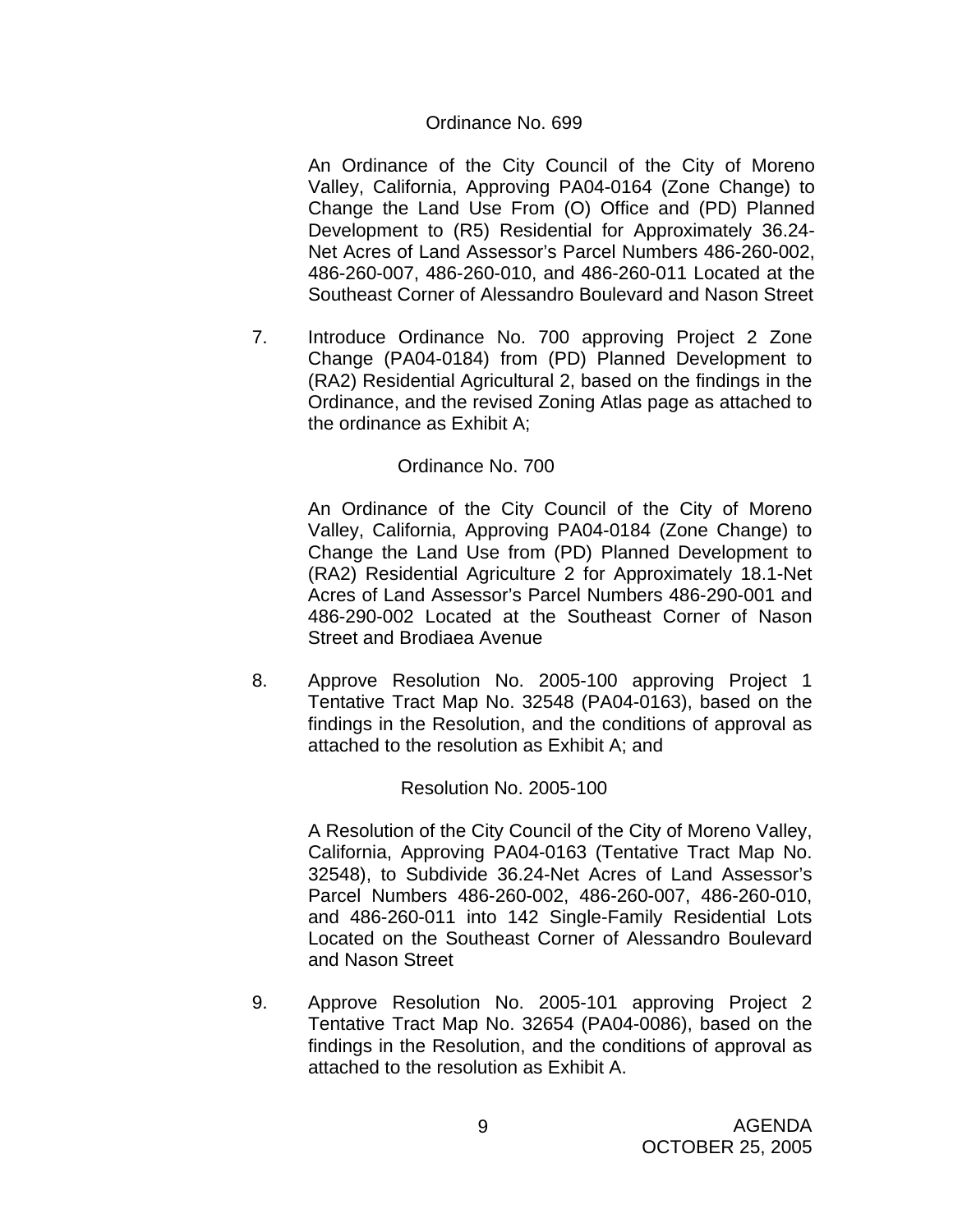A Resolution of the City Council of the City of Moreno Valley, California, Approving PA04-0086 (Tentative Tract Map No. 32654), to Subdivide 18.1-Net Acres of Land Assessor's Parcel Numbers 486-290-001 and 486-290-002 into 32 Single-Family Residential Lots Located on the Southeast Corner of Nason Street and Brodiaea Avenue

E2. A PUBLIC HEARING ON THE PLANNING COMMISSION'S SEPTEMBER 8, 2005 APPROVAL RECOMMENDATION OF A MUNICIPAL CODE AMENDMENT (PA05-0056) TO INCLUDE CHANGES TO VARIOUS SECTIONS ADDRESSING LIGHTING STANDARDS; APPROVAL PROCEDURES FOR TENTATIVE TRACT MAPS AND RELATED NOTICING REQUIREMENTS; THE DEFINITION OF A BOARDING HOUSE; AND RESIDENTIAL DEVELOPMENT STANDARDS REQUIRING A "BUFFER" OF LOTS DESIGNED TO THE R3 ZONE STANDARDS FOR ALL R5 ZONED DEVELOPMENT LOCATED ADJACENT TO LOWER DENSITY RESIDENTIAL LAND USE DISTRICTS (Report of: Community Development Department)

Recommendation: That the City Council conduct a public hearing for review of the recommended action taken by the Planning Commission to approve Municipal Code Amendment PA05-0056, and subsequent to the public hearing:

- 1. Recognize that PA05-0056 (Municipal Code Amendment) as a minor alteration to land use limitations, is exempt under California Environmental Quality Act Guidelines, per Section 15305, as a Class 5 Categorical Exemption; and
- 2. Introduce City Council Ordinance No. 698 approving PA05- 0056 (Municipal Code Amendment), based on the findings in City Council Ordinance No. 698.

## Ordinance No. 698

 An Ordinance of the City Council of the City of Moreno Valley, California, Approving a Municipal Code Amendment (PA05-0056) to Include Changes to Lighting Requirements; Approval Procedures for Tentative Maps and Related Noticing Requirements; the Definition of a Boarding House; and the Residential Development Standards Requiring a "Buffer" of R3 Lots for all R5 Zoned Development Located Adjacent to any Lower Density Residential Land Use Districts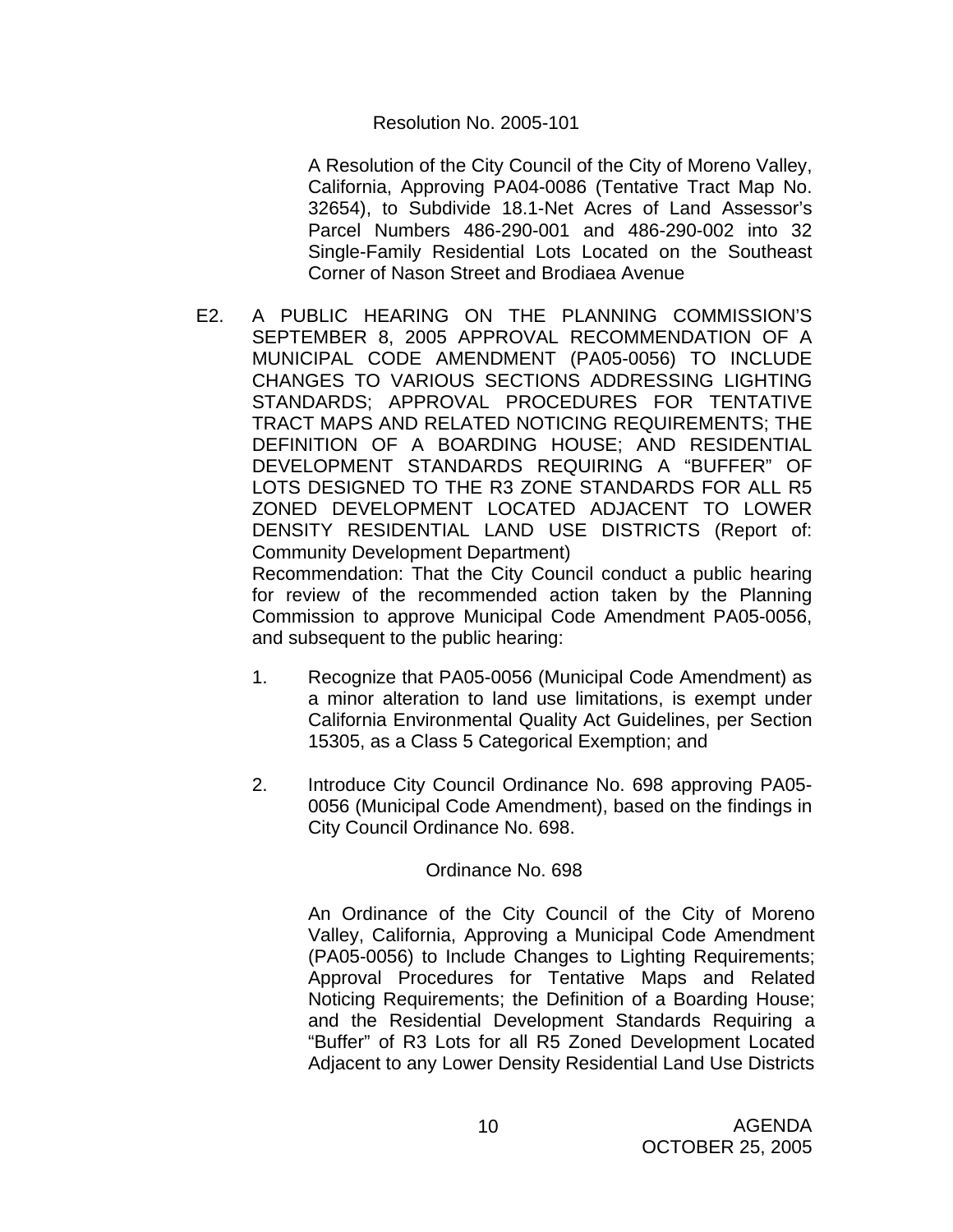- E3. APPEAL OF PLANNING COMMISSION APPROVAL OF MULTI-FAMILY PROJECT (PA05-0074) (CONTINUED FROM 10/11/05) (Report of: Community Development Department) Recommendation: That the City Council deny the appeal and take to following actions:
	- 1. Adopt a Negative Declaration for PA05-0074, in that the project will not have the potential for a significant impact on the environment; and
	- 2. Approve Plot Plan PA05-0074, based on the Findings contained in the Planning Commission Resolution 2005-45, and the Conditions of Approval as modified by Planning Commission at their August 11, 2005 meeting.
- E4. CONTINUATION OF THE PUBLIC HEARING FOR THE MAIL BALLOT PROCEEDINGS FOR TENTATIVE TRACT 31257 BALLOTED ITEMS: CSD ZONE B, ZONE D AND THE NPDES RATE SCHEDULE; AND TENTATIVE TRACT 31591 BALLOTED ITEMS: CSD ZONE B, ZONE D AND THE NPDES RATE SCHEDULE – LOCATIONS OF THE PROJECTS ARE LISTED IN THE BODY OF THE STAFF REPORT (Report of: Public Works Department)

 Recommendation: That the City Council and Board of Directors of the Moreno Valley Community Services District (CSD), after conducting the public hearing:

- 1. Tabulate the mail ballots for each described service for Tentative Tracts 31257 and 31591 (and all their affected phases);
- 2. Verify and accept the results of the mail ballot proceedings as identified on the Official Tally Sheet and the Assessor Parcel Number (APN) listing;
- 3. Receive and file with the City Clerk's Office the accepted Official Tally Sheet and APN listing; and
- 4. If approved, authorize and impose the applicable CSD Zones B and D charges and the NPDES maximum regulatory rate to the projects participating in each identified program.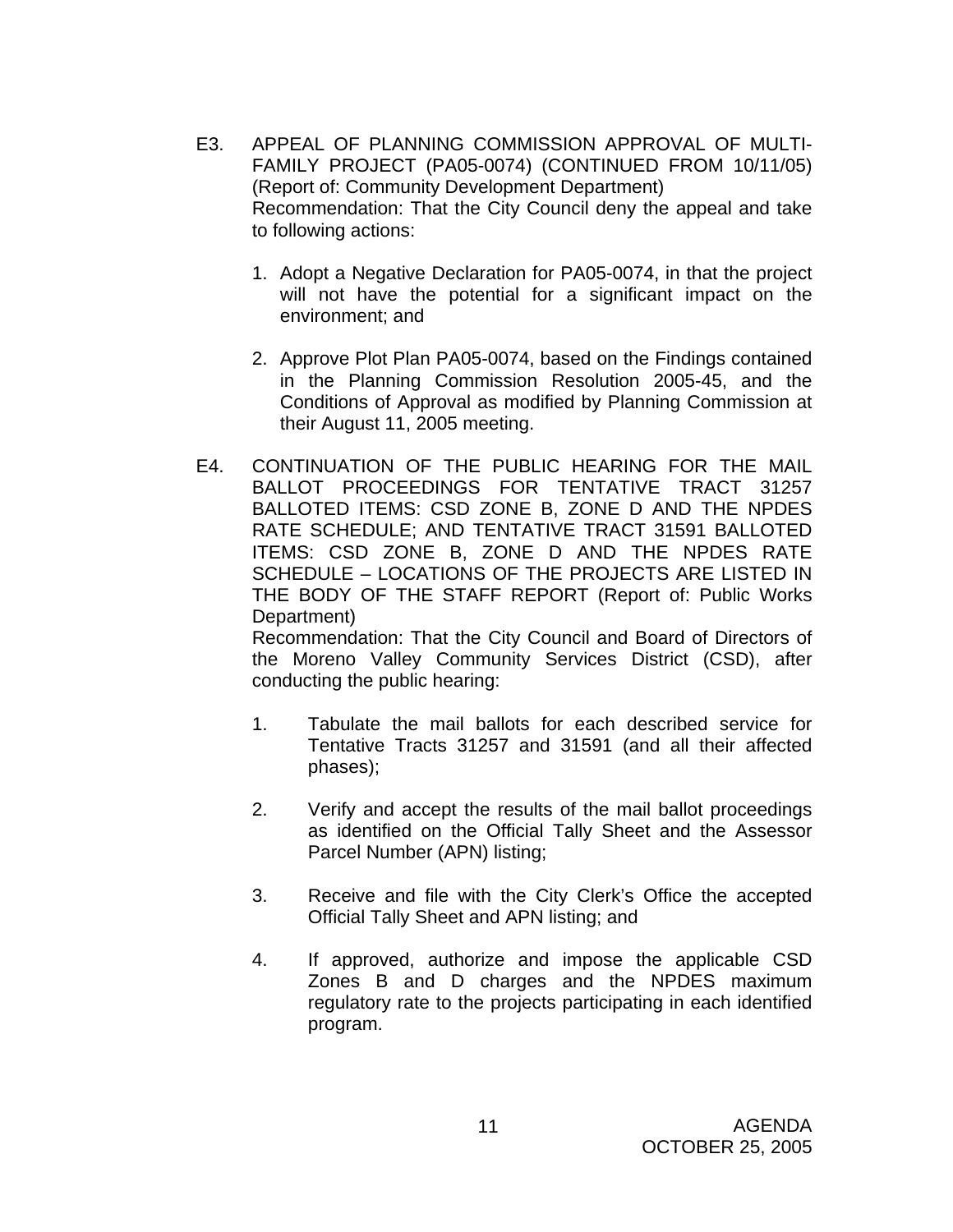- E5. PUBLIC HEARING ON FORMATION OF COMMUNITY FACILITIES DISTRICT NO. 4 - INFRASTRUCTURE OF THE CITY OF MORENO VALLEY (Report of: Public Works Deparatment) Recommendation:
	- 1. That the City Council after conducting the Public Hearing:
		- A. Approve and adopt Resolution No. 2005-94; a Resolution of the City Council of the City of Moreno Valley, California, forming and establishing Community Facilities District No. 4 – Infrastructure of the City of Moreno Valley and authorizing submittal of a levy of special taxes within such Community Facilities District to the qualified electors thereof;

 A Resolution of the City Council of the City of Moreno Valley, California, Forming and Establishing Community Facilities District No. 4 – Infrastructure of the City of Moreno Valley and Authorizing Submittal of a Levy of Special Taxes Within such Community Facilities District to the Qualified Electors thereof

B. Approve and adopt Resolution No. 2005-95; a Resolution of the City of Moreno Valley, California, determining the necessity to incur a bonded indebtedness for Community Facilities District No. 4 – Infrastructure of the City of Moreno Valley, submitting to the qualified electors of such Community Facilities District separate propositions to authorize the levy of a special tax therein, to authorize such Community Facilities District to incur a bonded indebtedness secured by the levy of such special tax to finance certain public facilities and to establish an appropriations limit for such Community Facilities District, and giving notice thereon; and

## Resolution No. 2005-95

A Resolution of the City Council of the City of Moreno Valley, California, determining the necessity to incur a bonded indebtedness for Community Facilities District No. 4 – Infrastructure of the City of Moreno Valley, Submitting to the Qualified Electors of such Community Facilities District Separate Propositions to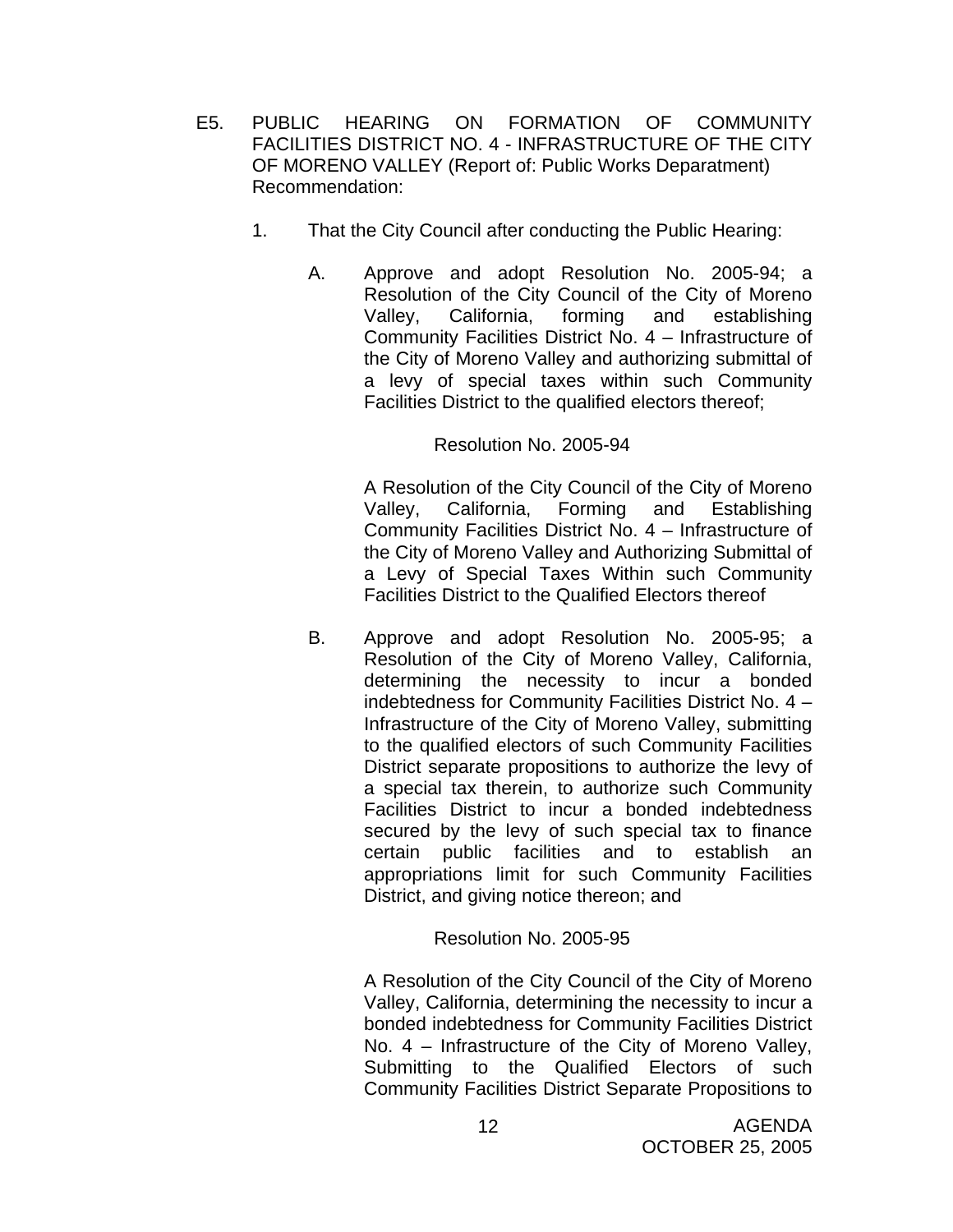Authorize the Levy of a Special Tax therein, to Authorize such Community Facilities District to Incur a Bonded Indebtedness Secured by the Levy of Such Special Tax to Finance Certain Public Facilities and to Establish an Appropriations Limit for such Community Facilities District, and Giving Notice thereon

- C. Direct staff to canvass the ballots received and report the results of the special election to the City Council.
- 2. Staff recommends that the City Council, acting as the legislative body of Community Facilities District No. 4 – Infrastructure of the City of Moreno Valley:
	- A. Approve and adopt Resolution No. 2005-96; a Resolution of the City Council of the City of Moreno Valley, California, acting as the legislative body of Community Facilities District No. 4 – Infrastructure of the City of Moreno Valley, declaring the results of a special election in such Community Facilities District; and

## Resolution No. 2005-96

A Resolution of the City Council of the City of Moreno Valley, California, acting as the legislative body of Community Facilities District No. 4 – Infrastructure of the City of Moreno Valley, declaring the results of a special election in such Community Facilities District

B. Introduce Ordinance No. 696; an Ordinance of the City of Moreno Valley, California, acting as the legislative body of Community Facilities District No. 4 – Infrastructure of the City of Moreno Valley, authorizing the levy of a special tax in such Community Facilities District (ROLL CALL REQUIRED)

## Ordinance No. 696

An Ordinance of the City Council of the City of Moreno Valley, California, Acting as the Legislative Body of Community Facilities District No. 4 – Infrastructure of the City of Moreno Valley, Authorizing the Levy of a Special Tax in such Community Facilities District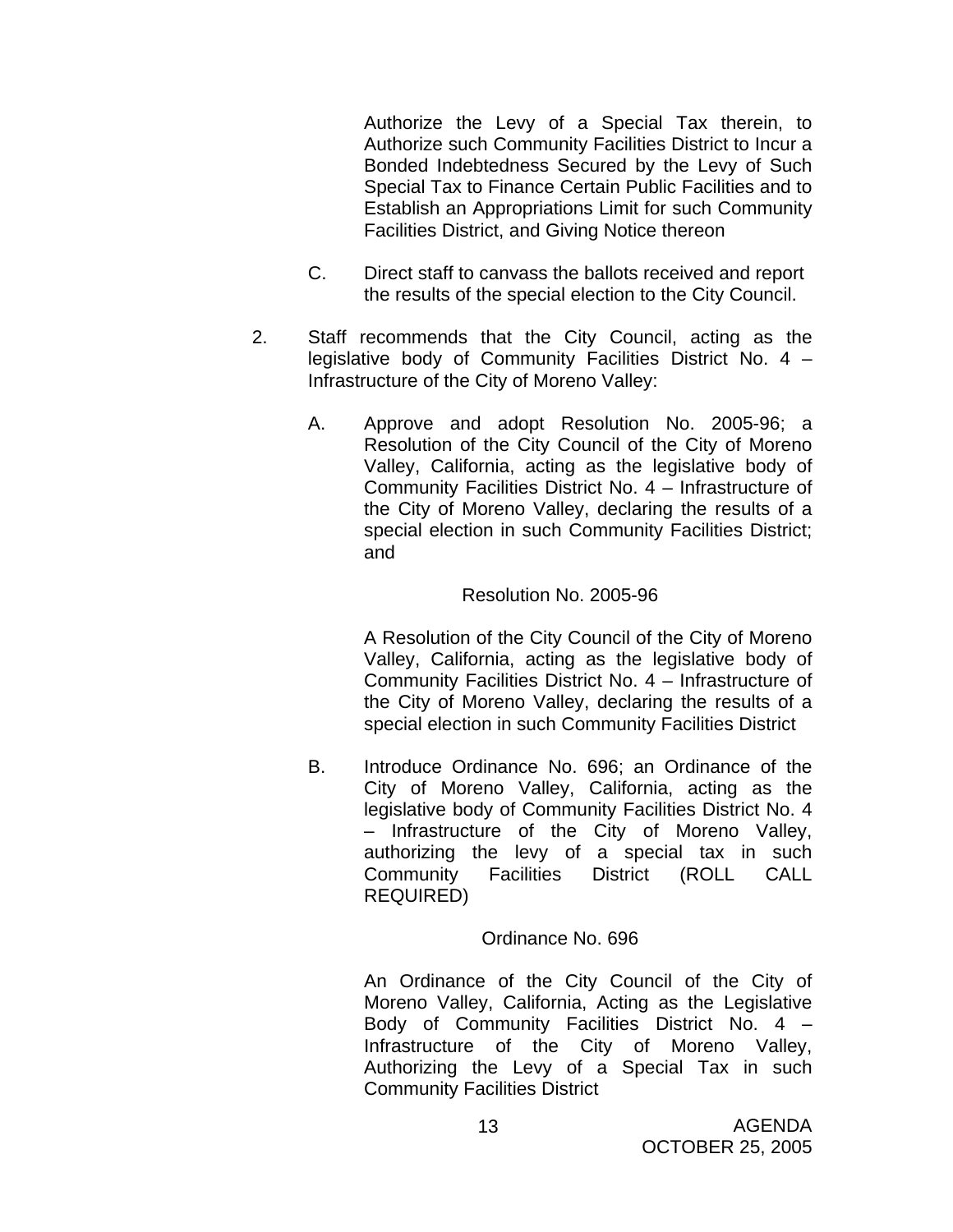- E6. PUBLIC HEARING ON FORMATION OF COMMUNITY FACILITIES DISTRICT NO. 4 - MAINTENANCE OF THE CITY OF MORENO VALLEY (Report of: Public Works Department) Recommendation:
	- 1. That the City Council after conducting the Public Hearing:
		- A. Approve and adopt Resolution No. 2005-97; a Resolution of the City Council of the City of Moreno Valley, California, forming and establishing Community Facilities District No. 4 – Maintenance of the City of Moreno Valley and authorizing submittal of levy of special taxes to the qualified electors thereof: and

A Resolution of the City Council of the City of Moreno Valley, California, Forming and Establishing Community Facilities District No. 4 – Maintenance of the City of Moreno Valley and Authorizing Submittal of Levy of Special Taxes to the Qualified Electors thereof

- B. Direct staff to canvas the ballots received and report the results of the special election to the City Council.
- 2. Staff recommends that the City Council, acting as the legislative body of Community Facility District No. 4 – Maintenance of the City of Moreno Valley:
	- A. Approve and adopt Resolution No. 2005-98; a Resolution of the City Council of the City of Moreno Valley, California, acting as the legislative body of Community Facilities District No. 4 – Maintenance of the City of Moreno Valley, declaring the results of a special election in Community Facilities District No. 4 – Maintenance of the City of Moreno Valley; and

## Resolution No. 2005-98

 A Resolution of the City Council of the City of Moreno Valley, California, Acting as the Legislative Body of the Community Facilities District No. 4 - Maintenance of the City of Moreno Valley, Declaring the Results of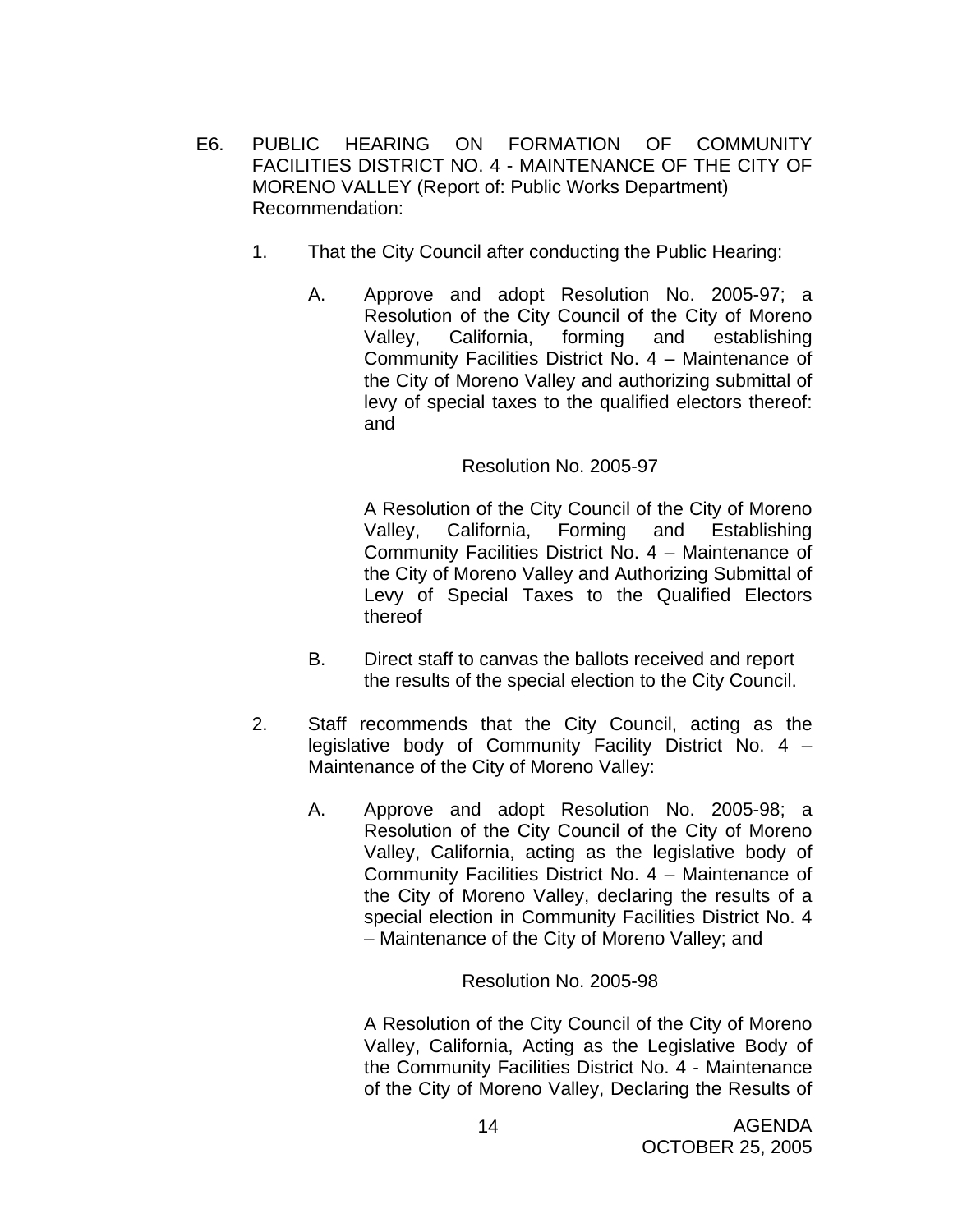a Special Election in Community Facilities District No. 4 – Maintenance of the City of Moreno Valley

B. Introduce Ordinance No. 697; an Ordinance of the City Council of the City of Moreno Valley, California, acting as the legislative body of Community Facilities District No. 4 – Maintenance of the City of Moreno Valley, authorizing the levy of a special tax within such community facilities district (ROLL CALL REQUIRED)

# Ordinance No. 697

An Ordinance of the City Council of the City of Moreno Valley, California, Acting as the Legislative Body of Community Facilities District No. 4 – Maintenance of the City of Moreno Valley, Authorizing the Levy of a Special Tax within such Community Facilities District

- E7. PUBLIC HEARING ON FORMATION OF COMMUNITY FACILITIES DISTRICT NO. 5 OF THE CITY OF MORENO VALLEY (Report of: Public Works Department) Recommendation:
	- 1. That the City Council after conducting the Public Hearing:
		- A. Approve and adopt Resolution No. 2005-104: a Resolution of the City Council of the City of Moreno Valley, California, forming and establishing Community Facilities District No. 5 and authorizing submittal of levy of special taxes within such Community Facilities District to the qualified electors thereof;

# Resolution No. 2005-104

A Resolution of the City Council of the City of Moreno Valley, California, Forming and Establishing Community Facilities District No.5 and Authorizing Submittal of Levy of Special Taxes within Such Community Facilities District to the Qualified Electors Thereof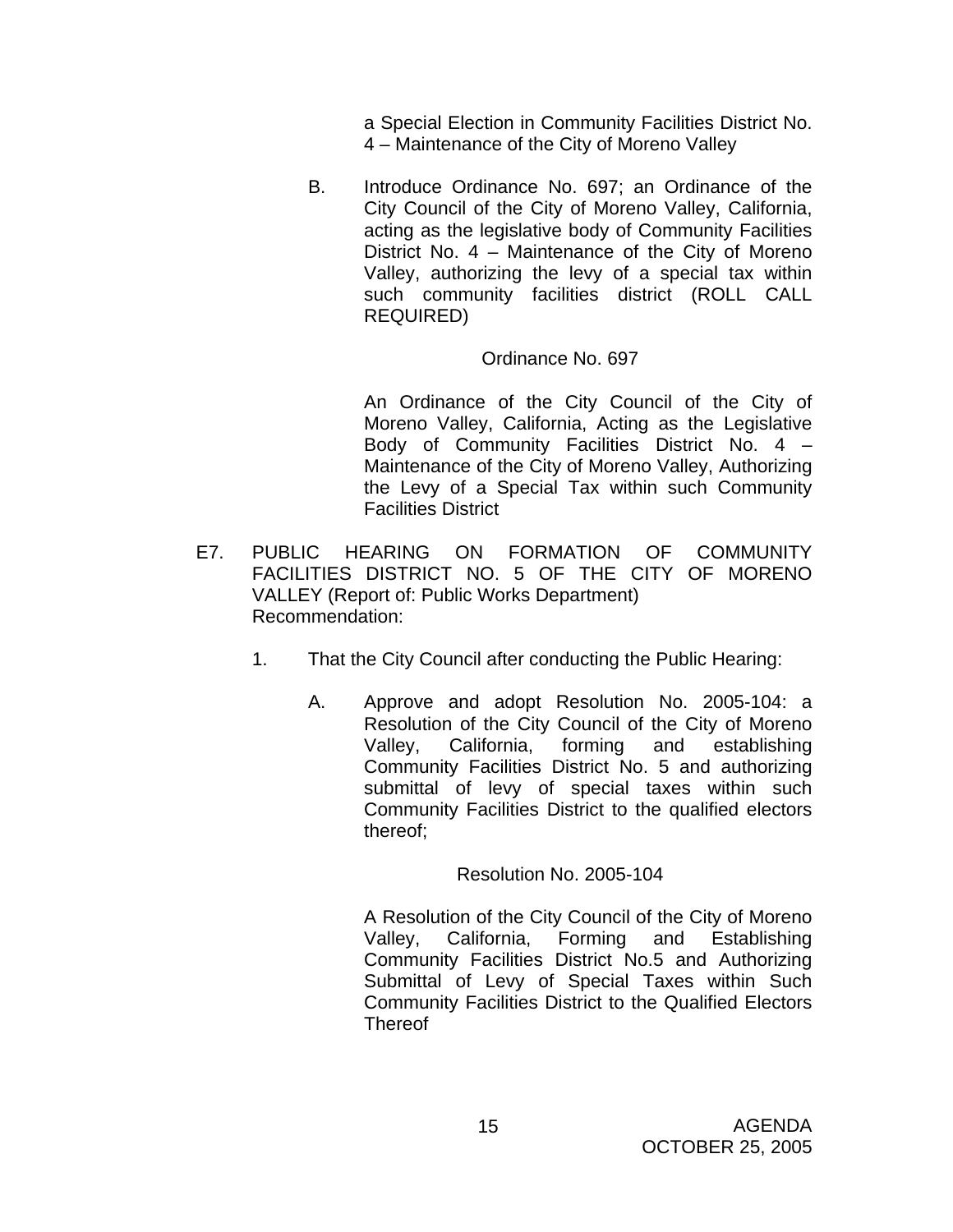B. Approve and adopt Resolution No. 2005-105: a Resolution of the City Council of the City of Moreno Valley, California, determining the necessity to incur a bonded indebtedness for Community Facilities District No. 5, submitting to the qualified electors of such Community Facilities District separate propositions to authorize the levy of a Special Tax therein, to authorize such community facilities district to incur a bonded indebtedness secured by the levy of such special tax to finance certain public facilities and to establish an appropriations limit for such Community Facilities District, and giving notice thereon; and

#### Resolution No. 2005-105

A Resolution of the City Council of the City of Moreno Valley, California, Determining the Necessity to Incur a Bonded Indebtedness for Community Facilities District No. 5, Submitting to the Qualified Electors of Such Community Facilities District Separate Propositions to Authorize the Levy of a Special Tax therein, to Authorize such Community Facilities District to Incur a Bonded Indebtedness Secured by the Levy of Such Special Tax to Finance Certain Public Facilities and to Establish an Appropriations Limit for such Community Facilities District, and Giving Notice Thereon

- C. Direct staff to canvas the ballots received and report the results of the special election to the City Council.
- 2. Staff recommends that the City Council, acting as the legislative body of Community Facilities District No. 5 of the City of Moreno Valley:
	- A. Approve and adopt Resolution No. 2005-106: a Resolution of the City Council of the City of Moreno Valley, California, acting as the legislative body of Community Facilities District No. 5 of the City of Moreno Valley, declaring the results of a special election in such Community Facilities District; and

#### Resolution No. 2005-106

A Resolution of the City Council of the City of Moreno Valley, California, Acting as the Legislative Body of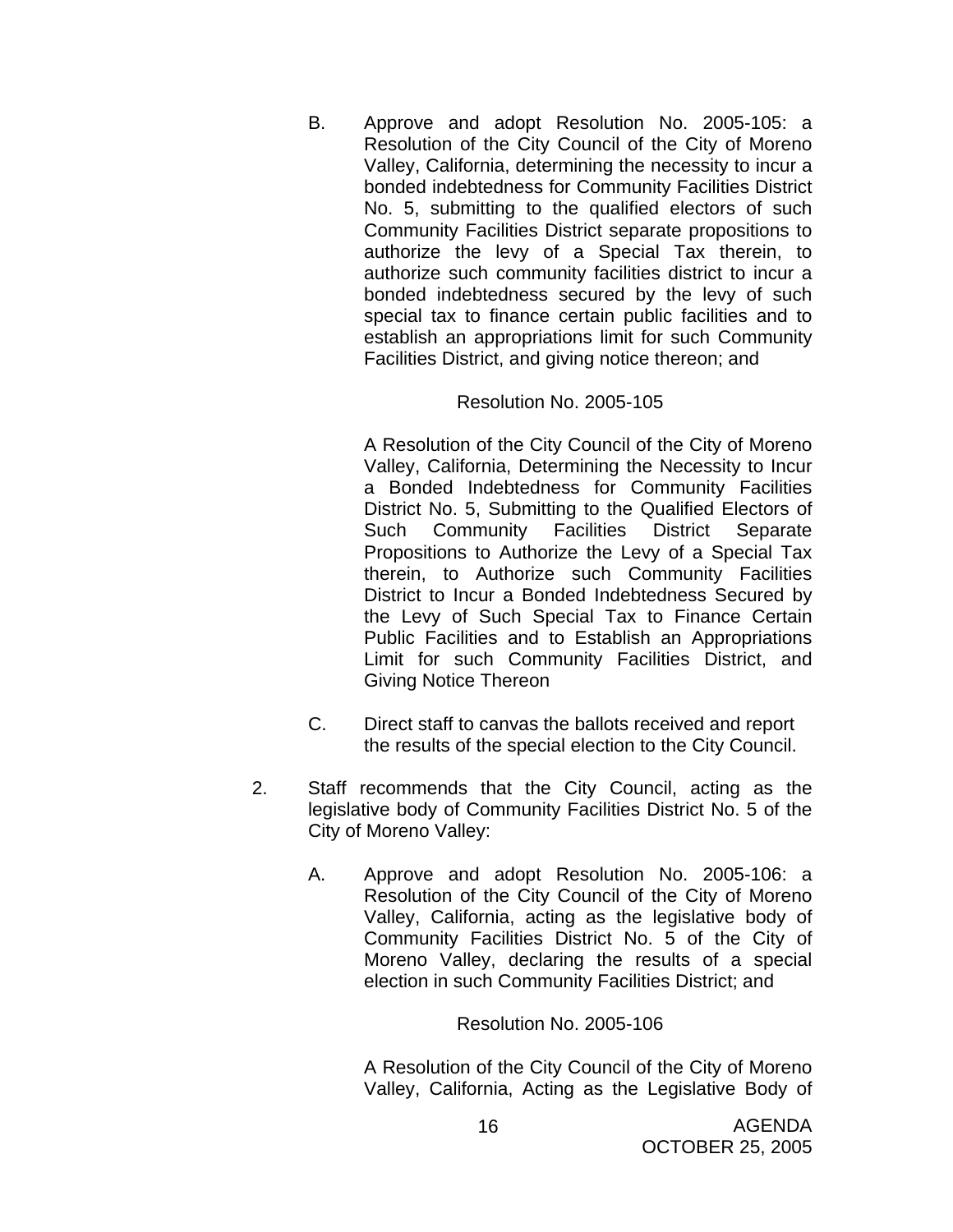Community Facilities District No. 5 of the City of Moreno Valley, Declaring the Results of a Special Election in such Community Facilities District

B. Introduce Ordinance No. 701: an Ordinance of the City Council of the City of Moreno Valley, California, acting as the legislative body of Community Facilities District No. 5 of the City of Moreno Valley, authorizing the levy of a special tax in such Community Facilities District. (ROLL CALL REQUIRED)

# Ordinance No. 701

An Ordinance of the City Council of the City of Moreno Valley, California, Acting as the Legislative Body of Community Facilities District No. 5 of the City of Moreno Valley, Authorizing the Levy of a Special Tax in such Community Facilities District

# **F. ITEMS REMOVED FROM CONSENT CALENDARS FOR DISCUSSION OR SEPARATE ACTION**

# **G. REPORTS**

G1. CITY COUNCIL REPORTS ON REGIONAL ACTIVITIES

Report on March Joint Powers Authority by Mayor Stewart

- G2. PLANNING COMMISSION MEETINGS REPLAY SCHEDULE ON MVTV-3 (Report of: Administrative Services Department) Recommendation: That the City Council approve the proposed schedule to replay Planning Commission meetings on MVTV-3.
- G3. PROPOSED ORDINANCE NUMBER 702, WHICH PROVIDES FOR THE SUSPENSION OR INELIGIBILITY OF CERTAIN PERSON'S AND/OR ENTITY'S ABILITY TO PARTICIPATE IN THE BIDDING AND PERFORMANCE OF THE CITY'S PUBLIC CONTRACTS (Report of: City Attorney) Recommendation: That the City Council introduce proposed ordinance number 702, which provides for the suspension or ineligibility of certain person's and/or entity's ability to participate in the bidding and performance of the City's public contracts.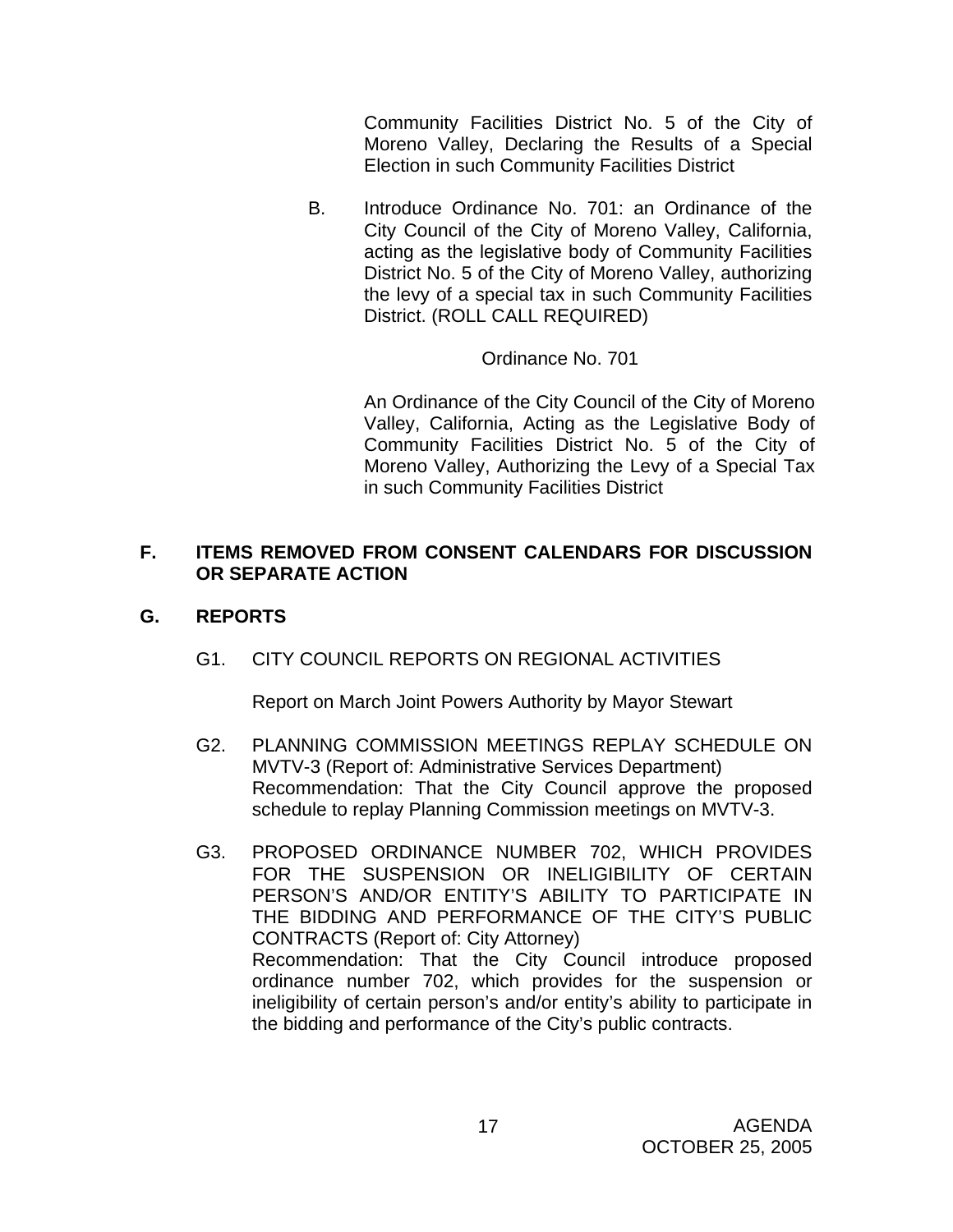#### Ordinance No. 702

An Ordinance of the City Council of the City of Moreno Valley, California, Amending Title 3 of the City of Moreno Valley Municipal Code by Adding Chapter 3.14 which provides for the Suspension or Ineligibility of Certain Person's and/or Entity's Ability to Participate in the Bidding and Performance of the City's Public Contracts

- G4. APPROVAL OF EMPLOYEE AGREEMENT WITH ROBERT GUTIERREZ (Report of: City Attorney) – MATERIAL UNAVAILABLE AT TIME OF PRINTING – TO BE PROVIDED UNDER SEPARATE COVER
- G5. CITY MANAGER'S REPORT (Informational Oral Presentation not for Council action)

# **H. LEGISLATIVE ACTIONS**

ORDINANCES - 1ST READING AND INTRODUCTION – NONE

ORDINANCES - 2ND READING AND ADOPTION

H1. ORDINANCE NO. 695 AS AMENDED – AN ORDINANCE OF THE CITY COUNCIL OF THE CITY OF MORENO VALLEY, CALIFORNIA, AMENDING TITLE 3 OF THE CITY OF MORENO VALLEY MUNICIPAL CODE BY REPEALING AND REENACTING CHAPTERS 3.38 AND 3.42 RELATING TO DEVELOPMENT IMPACT FEES FOR RESIDENTIAL AND COMMERCIAL AND INDUSTRIAL DEVELOPMENT (RECEIVED FIRST READING AND INTRODUCTION ON OCTOBER 11, 2005 ON A 4-0-1 VOTE) (Report of: Finance Department)

#### Ordinance No. 695

 An Ordinance of the City Council of the City of Moreno Valley, California, Amending Title 3 of the City of Moreno Valley Municipal Code by Repealing and Reenacting Chapters 3.38 and 3.42 Relating to Development Impact Fees for Residential and Commercial and Industrial Development

ORDINANCES - URGENCY ORDINANCES - NONE

#### RESOLUTIONS

AGENDA OCTOBER 25, 2005 18 H2. ADOPT RESOLUTION 2005-102 RELATING TO THE SETTING OF DEVELOPMENT IMPACT FEES FOR RESIDENTIAL AND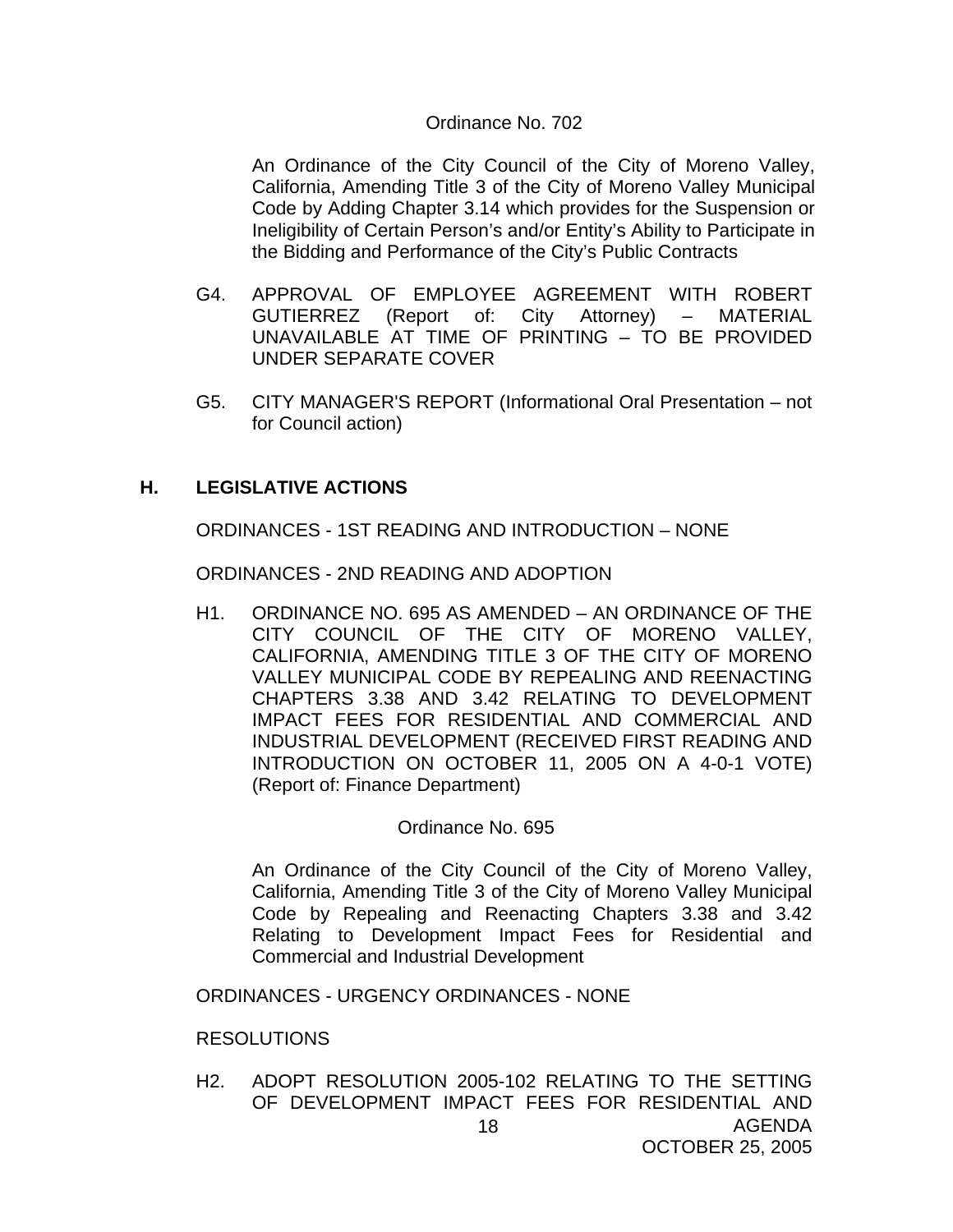COMMERCIAL AND INDUSTRIAL DEVELOPMENT FOR FY 2005-06 (Report of: Finance Department)

 Recommendation: That the City Council adopt Resolution No. 2005-102, relating to the setting of development impact fees for residential and commercial and industrial development for FY 2005- 06.

#### Resolution No. 2005-102

 A Resolution of the City Council of the City of Moreno Valley, California, Setting the Amount of Residential and Commercial and Industrial Development Impact Fees for FY 2005-06, and Rescinding Prior Enactments Which Are in Conflict with this Resolution

## PUBLIC COMMENTS **ON ANY SUBJECT NOT ON THE AGENDA** UNDER THE JURISDICTION OF THE CITY COUNCIL

Those wishing to speak should complete and submit a BLUE speaker slip to the Bailiff. There is a three-minute time limit per person. All remarks and questions shall be addressed to the presiding officer or to the City Council and not to any individual Council member, staff member or other person.

## **CLOSING COMMENTS AND/OR REPORTS OF THE CITY COUNCIL, COMMUNITY SERVICES DISTRICT, OR COMMUNITY REDEVELOPMENT AGENCY**